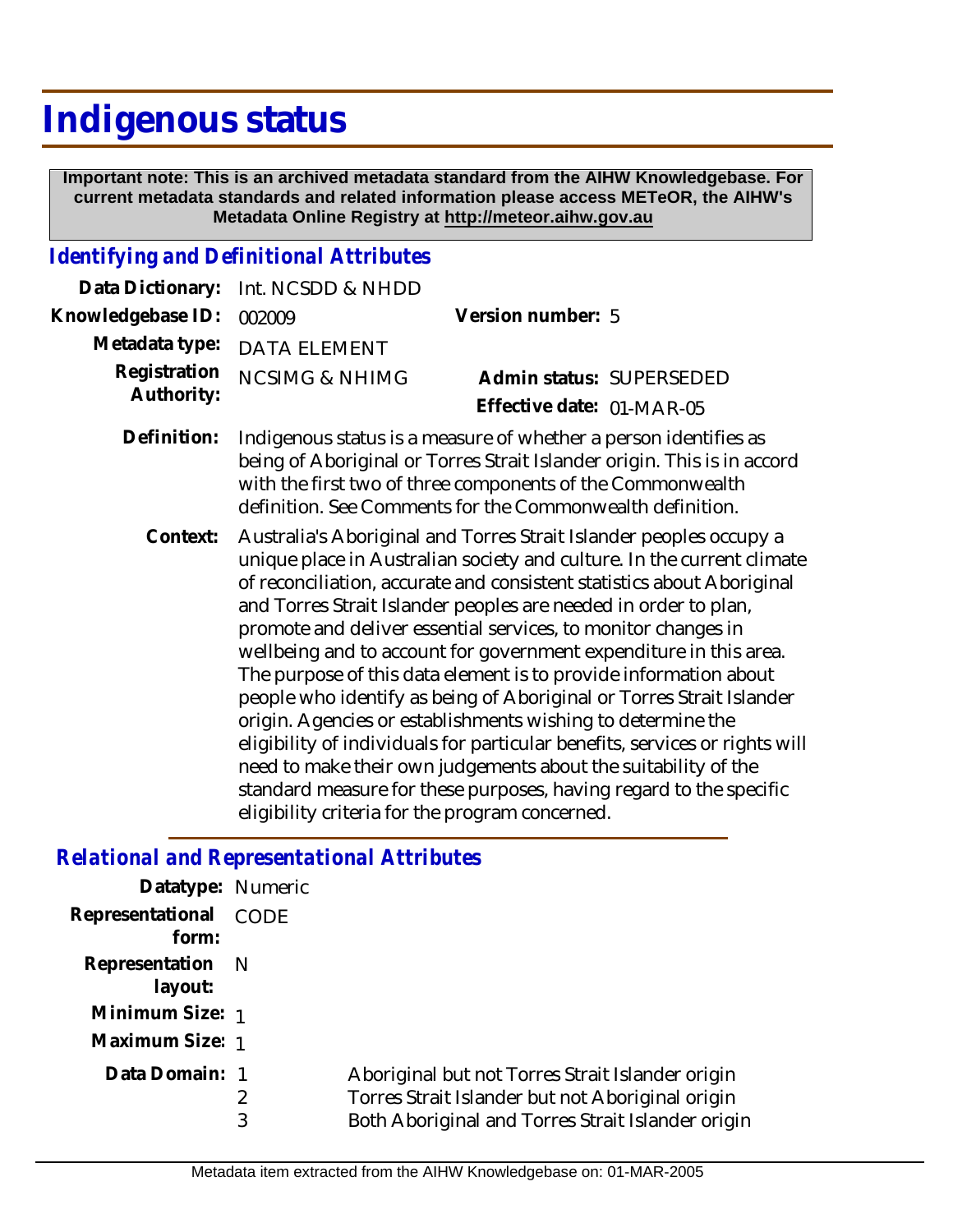| 4<br>9                                                                   | Neither Aboriginal nor Torres Strait Islander origin<br>Not stated/inadequately described                                                                                                                                                                                                                                                                                                                                                                                                                                                                                                                                                                                                                                                                                                                                                                                                                                                                                                                                                                                                                                                                                                                                                                                                                                                   |
|--------------------------------------------------------------------------|---------------------------------------------------------------------------------------------------------------------------------------------------------------------------------------------------------------------------------------------------------------------------------------------------------------------------------------------------------------------------------------------------------------------------------------------------------------------------------------------------------------------------------------------------------------------------------------------------------------------------------------------------------------------------------------------------------------------------------------------------------------------------------------------------------------------------------------------------------------------------------------------------------------------------------------------------------------------------------------------------------------------------------------------------------------------------------------------------------------------------------------------------------------------------------------------------------------------------------------------------------------------------------------------------------------------------------------------|
| Indigenous:<br>Non-indigenous:<br>questionnaire be left blank.           | Guide For Use: This data element is based on the ABS Standard for Indigenous<br>Status. For detailed advice on its use and application please refer<br>to the ABS Website as indicated below under Source document.<br>The classification for 'Indigenous Status' has a hierarchical<br>structure comprising two levels. There are four categories at the<br>detailed level of the classification which are grouped into two<br>categories at the broad level. There is one supplementary<br>category for 'not stated' responses. The classification is as follows:<br>- Aboriginal but not Torres Strait Islander Origin<br>- Torres Strait Islander but not Aboriginal Origin<br>- Both Aboriginal and Torres Strait Islander Origin<br>- Neither Aboriginal nor Torres Strait Islander Origin<br>Not stated/inadequately described:<br>This category is not to be available as a valid answer to the<br>questions but is intended for use:<br>- primarily when importing data from other data collections that<br>do not contain mappable data;<br>- where an answer was refused;<br>- where the question was not able to be asked prior to completion<br>of assistance because the client was unable to communicate or a<br>person who knows the client was not available.<br>Only in the last two situations may the tick boxes on the |
| Islander origin?<br>mark both 'Yes' boxes.)<br>on behalf of the subject. | Collection Methods: The standard question for Indigenous Status is as follows:<br>[Are you] [Is the person] [Is (name)] of Aboriginal or Torres Strait<br>(For persons of both Aboriginal and Torres Strait Islander origin,<br>Yes, Torres Strait Islander<br>This question is recommended for self-enumerated or interview-<br>based collections. It can also be used in circumstances where a close<br>relative, friend, or another member of the household is answering<br>When someone is not present, the person answering for them<br>should be in a position to do so, i.e. this person must know well the<br>person about whom the question is being asked and feel confident<br>to provide accurate information about them. However, it is<br>strongly recommended that this question be asked directly                                                                                                                                                                                                                                                                                                                                                                                                                                                                                                                           |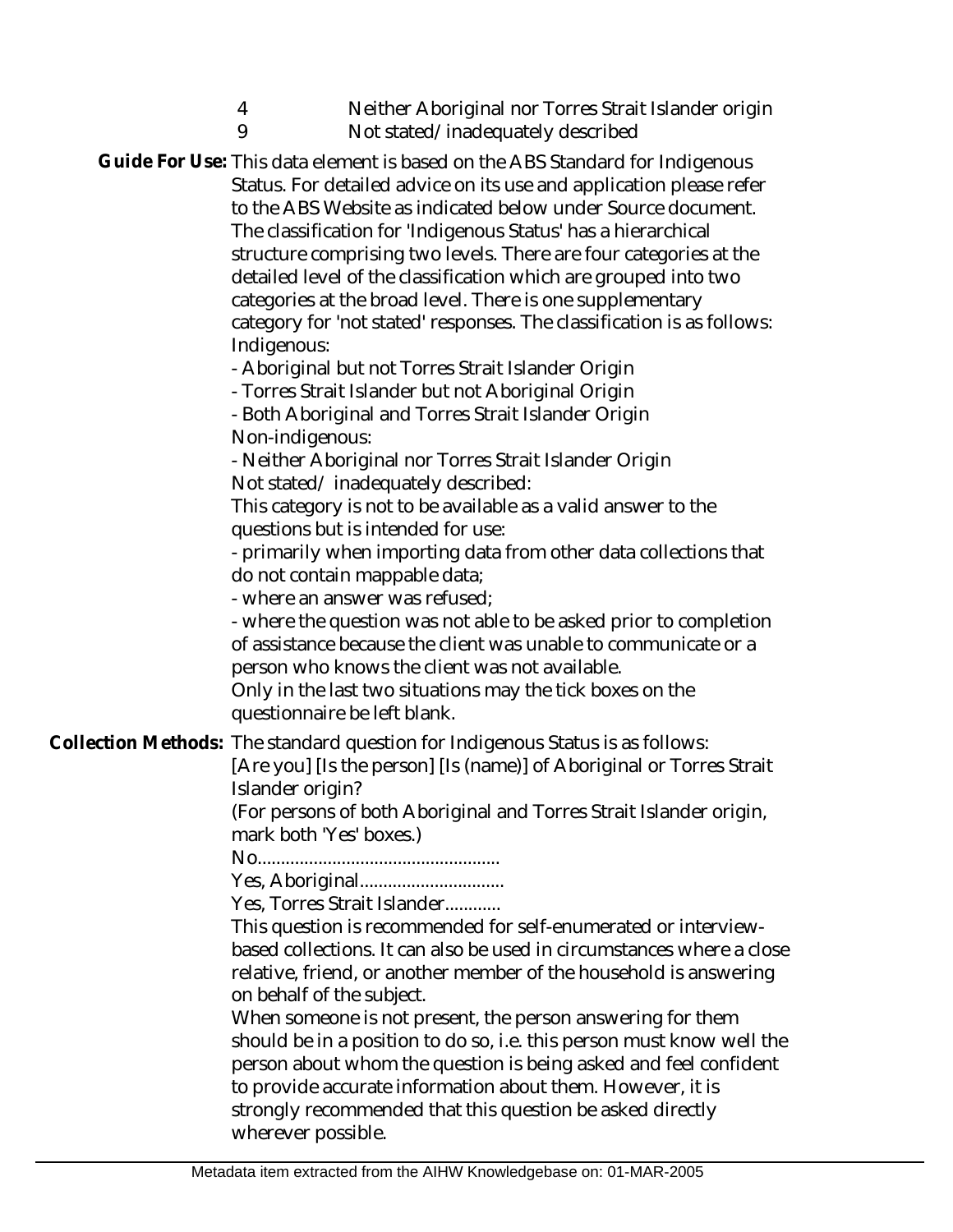This question must always be asked regardless of data collectors' perceptions based on appearance or other factors.

The Indigenous status question allows for more than one response. The procedure for coding multiple responses is as follows:

If the respondent marks 'No' and either 'Aboriginal' or 'Torres Strait Islander', then the response should be coded to either Aboriginal or Torres Strait Islander as indicated (i.e. disregard the 'No' response). If the respondent marks both the 'Aboriginal' and 'Torres Strait Islander' boxes, then their response should be coded to 'Both Aboriginal and Torres Strait Islander Origin'.

If the respondent marks all three boxes ('No', 'Aboriginal' and 'Torres Strait Islander'), then the response should be coded to 'Both Aboriginal and Torres Strait Islander Origin' (i.e. disregard the 'No' response).

This approach may be problematical in some data collections, for example when data are collected by interview or using screen based data capture systems. An additional response category Yes, both Aboriginal and Torres Strait Islander.

May be included if this better suits the data collection practices of the agency or establishment concerned.

Related metadata: supersedes the NCSDD data element Indigenous status version 2 supersedes the NHDD data element Indigenous status version 4

## *Administrative Attributes*

| Source Document: The ABS standards for the collection of Indigenous status appear<br>on the ABS Website.<br><http: abs@.nsf="" ausstats="" statslibrary="" www.abs.gov.au=""><br/>select: Other ABS Statistical Standards/Standards for Social,<br/>Labour and Demographic Variables/Demographic<br/>Variables/Cultural Diversity Variables/Indigenous Status.</http:> |
|------------------------------------------------------------------------------------------------------------------------------------------------------------------------------------------------------------------------------------------------------------------------------------------------------------------------------------------------------------------------|
| Source Organisation: Australian Bureau of Statistics.<br>National Health Data Committee.<br>National Community Services Data Committee.                                                                                                                                                                                                                                |
| Comments: This metadata item is common to both the National Community<br>Services Data Dictionary and the National Health Data Dictionary.<br>The following definition, commonly known as 'The<br>. A second of the second state of the second state of the second state of the second $\mathbf{R}$                                                                    |

Commonwealth Definition', was given in a High Court judgement in the case of Commonwealth v Tasmania (1983) 46 ALR 625. 'An Aboriginal or Torres Strait Islander is a person of Aboriginal or Torres Strait Islander descent who identifies as an Aboriginal or Torres Strait Islander and is accepted as such by the community in which he or she lives'.

There are three components to the Commonwealth definition: